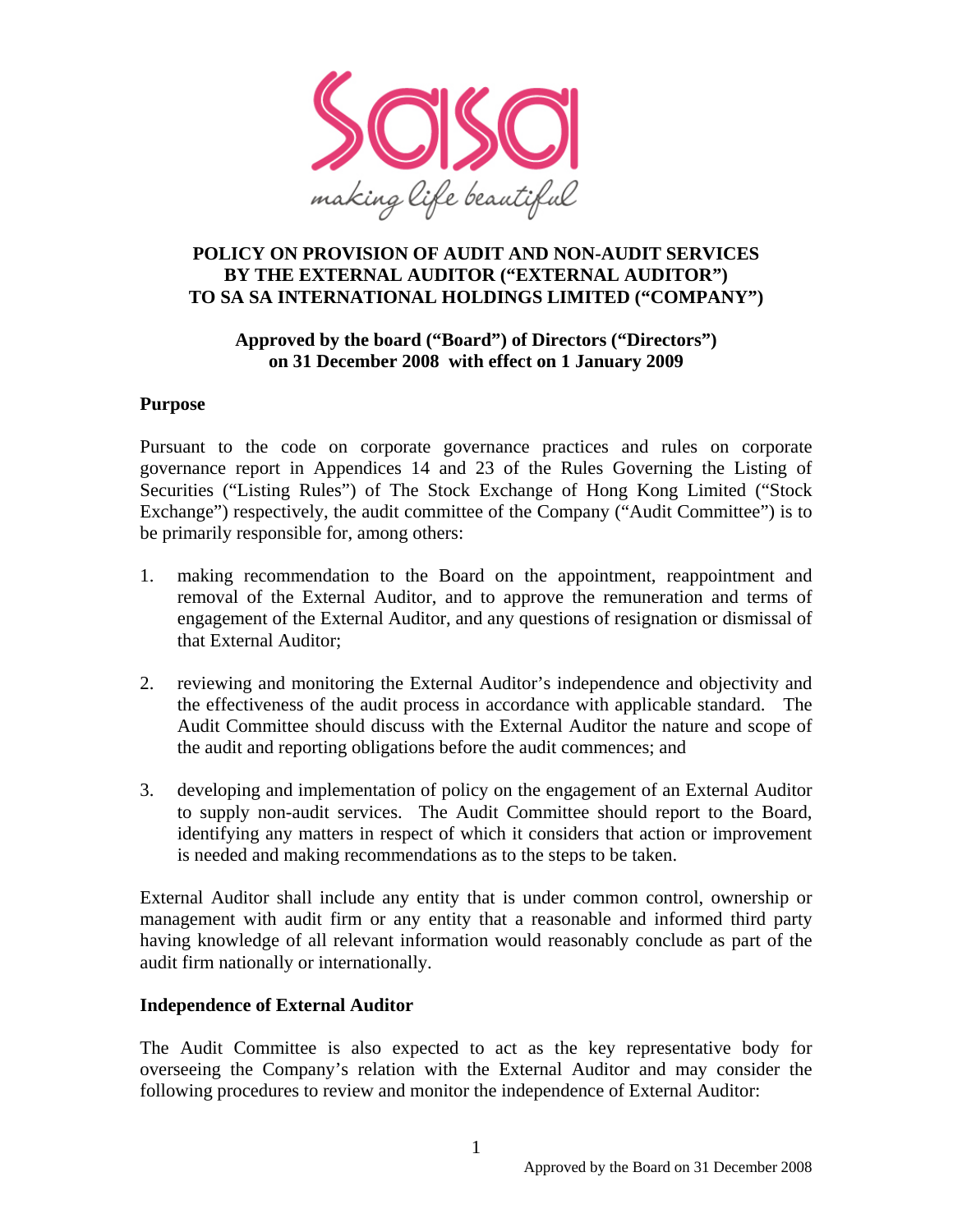- 1. consider all relationships between the Company and the audit firm (including the provision of non-audit services);
- 2. seek from the audit firm, on an annual basis, information about policies and processes for maintaining independence and monitoring compliance with the relevant requirements, including current requirements regarding rotation of audit partners and staff; and
- 3. meet with the External Auditor, at least annually, in the absence of management, to discuss matters relating to its audit fees, any issues arising from the audit and any other matters the External Auditor may wish to raise.

The Audit Committee may consider agreeing with the Board the Company's policies relating to hiring of employees or former employees of the External Auditor and monitor the application of such policies. The Audit Committee should then be in a position to consider whether in light of this, there has been any impairment or appearance of impairment of the External Auditor's judgment or independence in respect of the audit.

The Audit Committee would normally be expected to ensure that the provision by the External Auditor of non-audit services does not impair the External Auditor's independence or objectivity. When assessing the External Auditor's independence or objectivity in relation to the provision of non-audit services, the Audit Committee may consider:

- 1. whether the skills and experience of the audit firm make it a suitable supplier of the non-audit services;
- 2. whether there are safeguards in place to ensure that there is no threat to objectivity and independence in the conduct of the audit resulting from the provision of such services by the External Auditor;
- 3. the nature of the non-audit services, the related fee levels and the fee levels individually and in aggregate relative to the audit firm; and
- 4. the criteria which govern the compensation of the individuals performing the audit.

A former partner of the Company's existing auditing firm should be prohibited from acting as a member of the Company's Audit Committee for a period of 1 year commencing on the date of his ceasing:

- 1. to be a partner of the firm; or
- 2. to have any financial interest in the firm,

whichever is the later.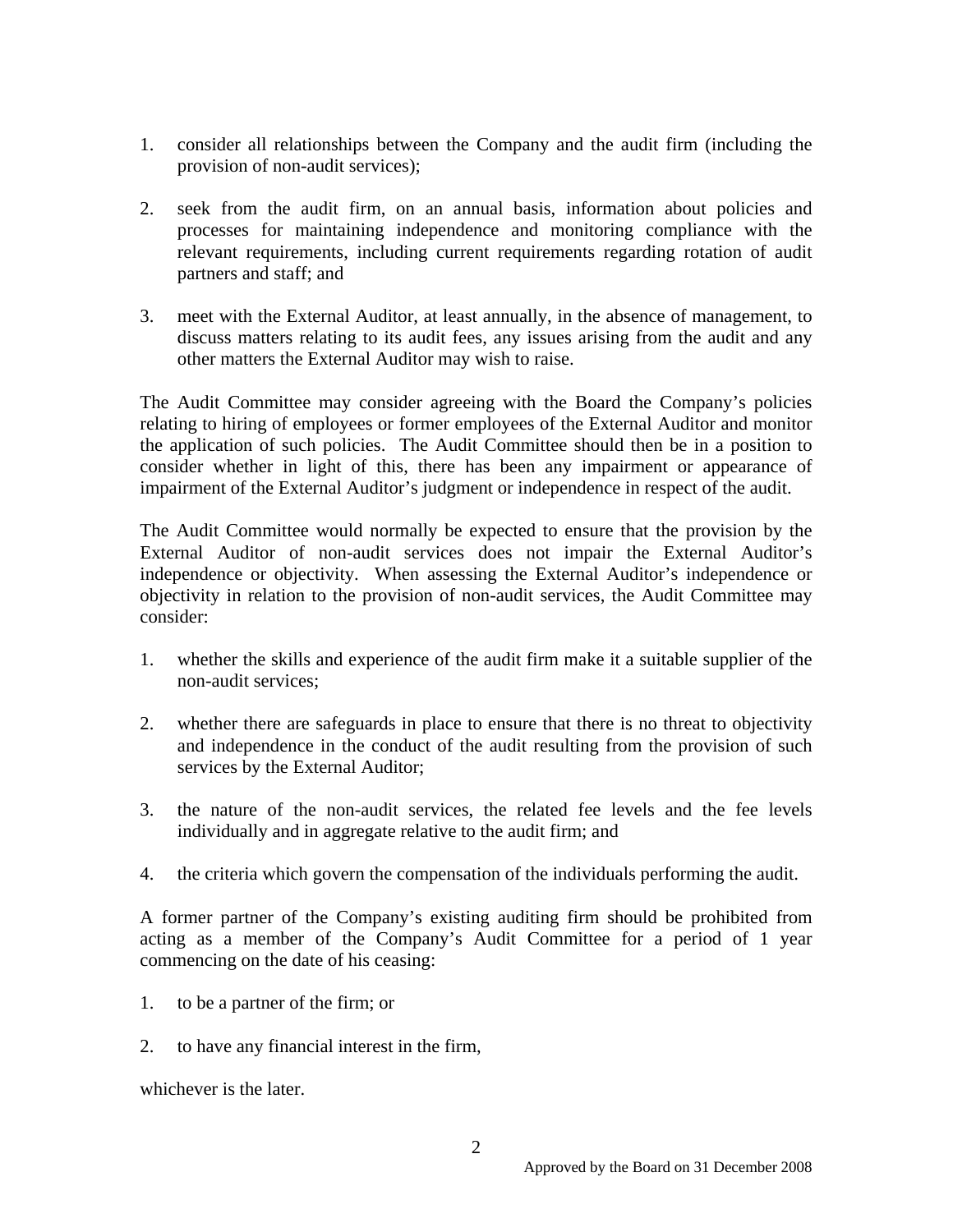#### **Services that can be performed by the External Auditor of the Company**

Subject to the Listing Rules amended from time to time, the Company has set out below the types of audit and non-audit services performed by the External Auditor in which general pre-approvals are granted for the proposed services. As set forth in this policy, unless a type of service has received general pre-approval, it will require specific preapproval by the Audit Committee if it is to be provided by the External Auditor.

#### 1. Audit Services

The annual audit services engagement terms and fees will be subject to the specific preapproval of the Audit Committee pursuant to the Listing Rules and relevant laws and regulations. Audit service includes those rendered in connection with the audit of consolidated financial statements, including but without limitation to the following:

- Interim and annual financial statements of the Company;
- Statutory audits or financial audits for subsidiaries or affiliates of the Company;
- Issuance of the audit reports for interim and annual results of the Company and dealing with all enquiries by the relevant authorities in respect thereof including but without limitation to the Stock Exchange and Securities and Futures Commission ("SFC");
- Issuance and attestation of management reports on internal controls and financial reporting;
- Consultations by the Company's management as to the accounting or disclosure treatment of transactions or events, and/or the actual or potential impact of final or proposed rules, standards or interpretations by the Stock Exchange, SFC or other regulatory or standard-setting bodies; and
- Such other audit services specifically approved by the Audit Committee in the External Auditor's audit engagement letter.
- 2. Audit-related Services

The audit-related services are assurance and related services that are reasonably related to the performance of the audit or review of the Company's financial statements or that are traditionally performed by the External Auditor. As the Audit Committee believes that the provision of audit-related services does not impair the independence of the External Auditor and is consistent with the Listing Rules and the relevant laws and regulations on the External Auditor's independence, the Audit Committee grants general pre-approval to the following audit-related services. All other audit-related services not set out below shall be specifically approved by the Audit Committee:

- Audit of the Company's employee benefit plans;
- Due diligence and accounting advice related to mergers and acquisitions;
- Audits of affiliates or product line special purpose financial statements;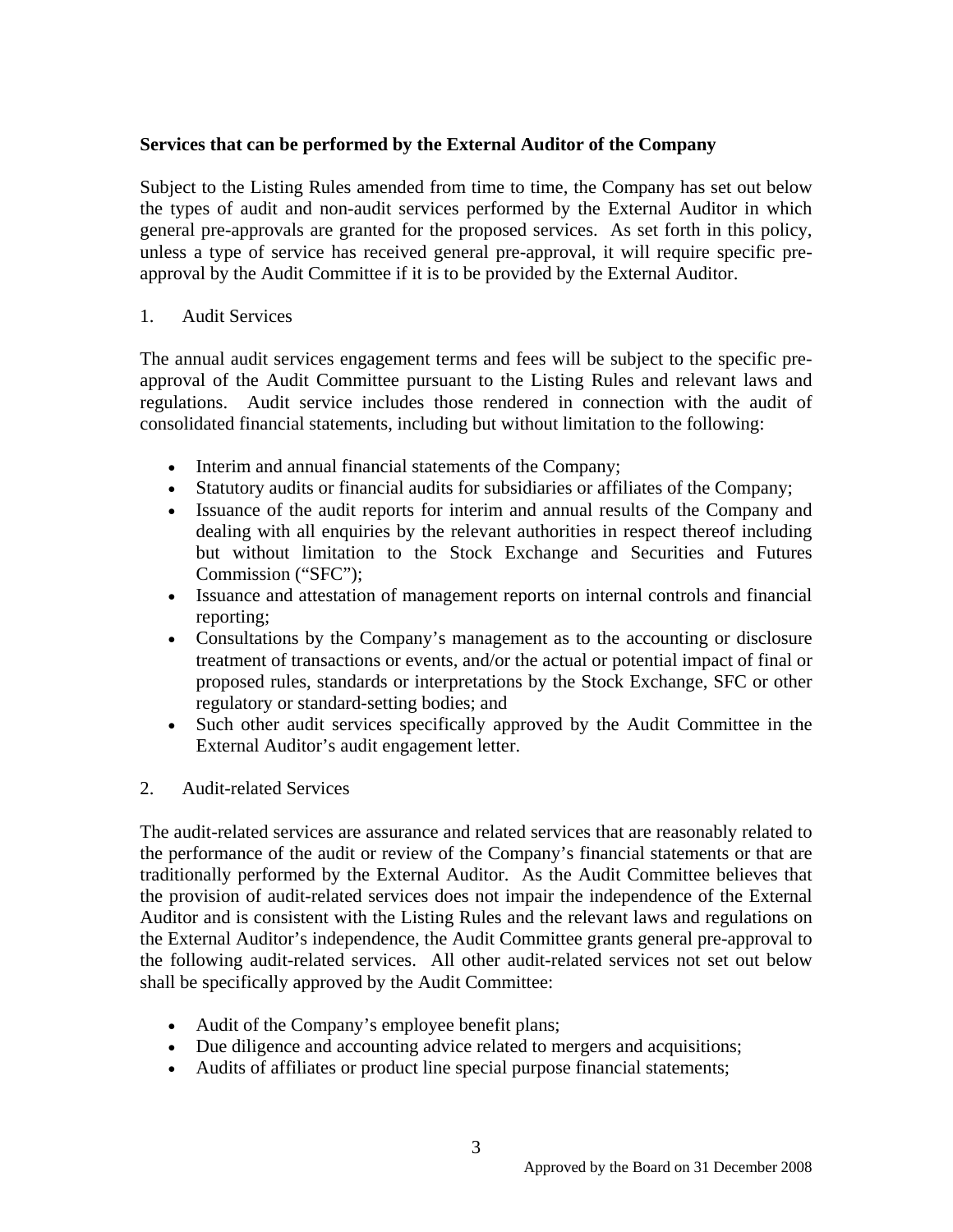- Internal control reviews of systems and/or processes (including preimplementation reviews);
- Issuance of special audit reports for tax or other purposes;
- Consultations concerning financial accounting and reporting standards; and
- Assistance with statutory reporting.

#### 3. Tax Services

The Audit Committee believes that the External Auditor can provide tax services such as tax compliance, tax planning and tax advice to the Company without impairing its independence, except for those services which are provided in connection with the audit. General pre-approvals are granted to the following tax services:

- Corporate tax planning;
- Expatriate tax compliance and planning;
- Requests for rulings or technical advice from tax authorities;
- Tax return reviews:
- Reviews as to the tax treatment of certain transactions (entertainment, R&D expenses, transaction costs, accounting methods, tax basis, etc);
- Assistance with tax audits; and
- International tax planning and transfer pricing studies.
- 4. All Other Services

General pre-approvals are also granted to other services (except those mentioned as "Prohibited Services" below) set out below:

- Audits or reviews of third parties to assess compliance with contracts;
- Risk management diagnostics and assessments;
- Compliance reviews in connection with various healthcare and environmental protection laws;
- non-financial systems consultations;
- general business advisory e.g. advice on establishing operations in a new country; and
- internal investigations and fact finding into alleged improprieties.

#### **Services that MUST NOT BE PERFORMED by the External Auditor ("Prohibited Services")**

- Bookkeeping or other services related to the accounting records or financial statements;
- Financial information systems design and implementation;
- Appraisal or valuation services and fairness opinions;
- Actuarial services;
- Internal audit outsourcing services;
- Management functions;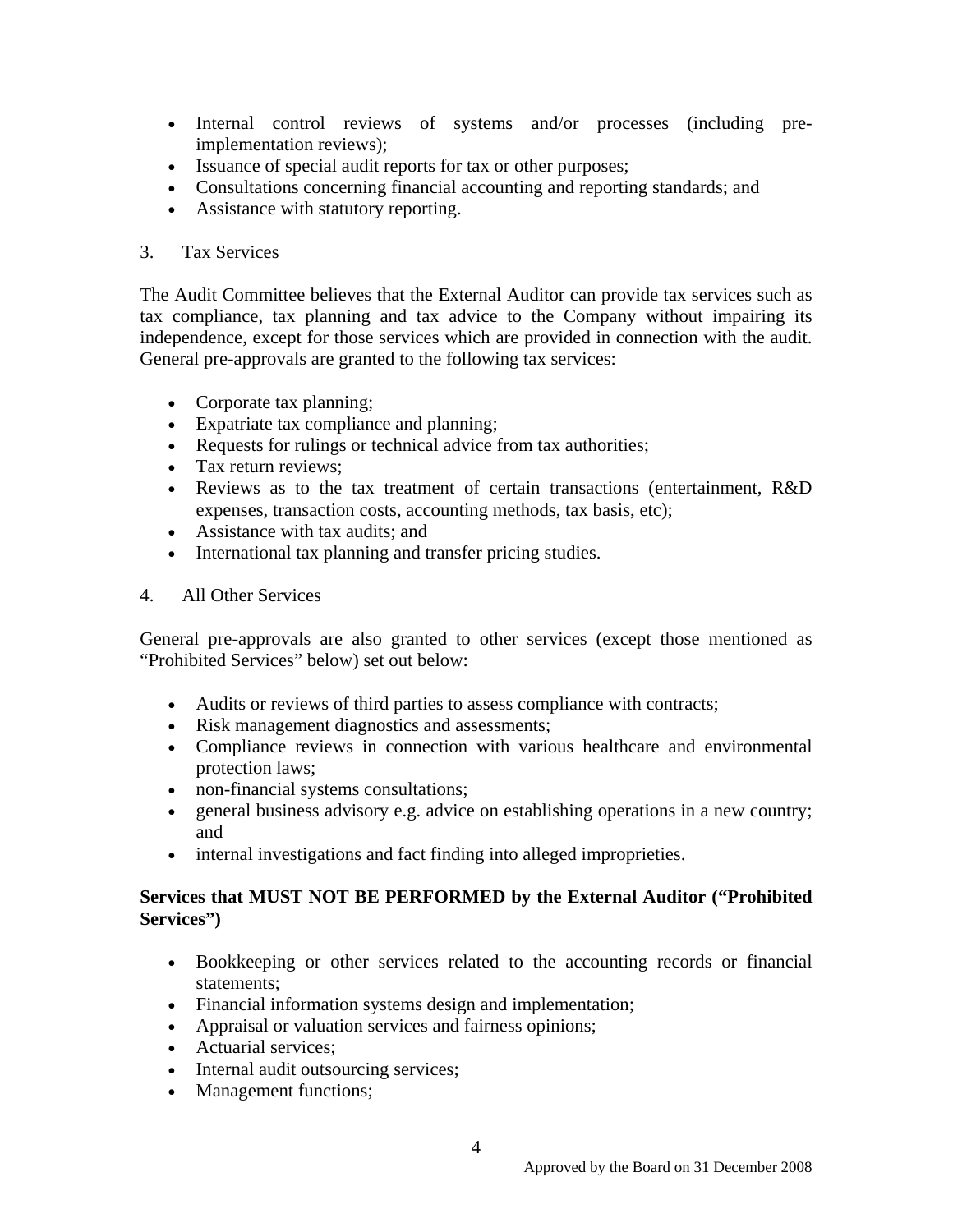- Human resources services;
- Employment of ex-External Auditor partner (please refer to the section "Independence of External Auditor");
- Custody of assets, broker-dealer, investment adviser or investment banking;
- Legal services;
- Expert services unrelated to the audit; and
- Services in relation to transaction(s) that is/are originated from/introduced/ initially recommended by the External Auditor.

#### **Process for Awarding Non-audit Assignments to the External Auditor**

- 1. All proposed non-audit service assignments after the adoption of this policy will be approved by the chief executive officer ("CEO") or chief financial officer ("CFO") of the Company, or in their absence, chief operating officer ("COO") which proposal should demonstrate that the External Auditor is the preferred service provider taking into all circumstances including but without limitation to assessment of price, capabilities and commitment.
- 2. All non-audit services which require specific approvals shall be submitted to the Audit Committee by the relevant department heads with the endorsement by the CEO or CFO, or in their absence COO.
- 3. For all audit and non-audit service assignments that have involved the External Auditor, the Audit Committee will be provided with the relevant details semiannually for information.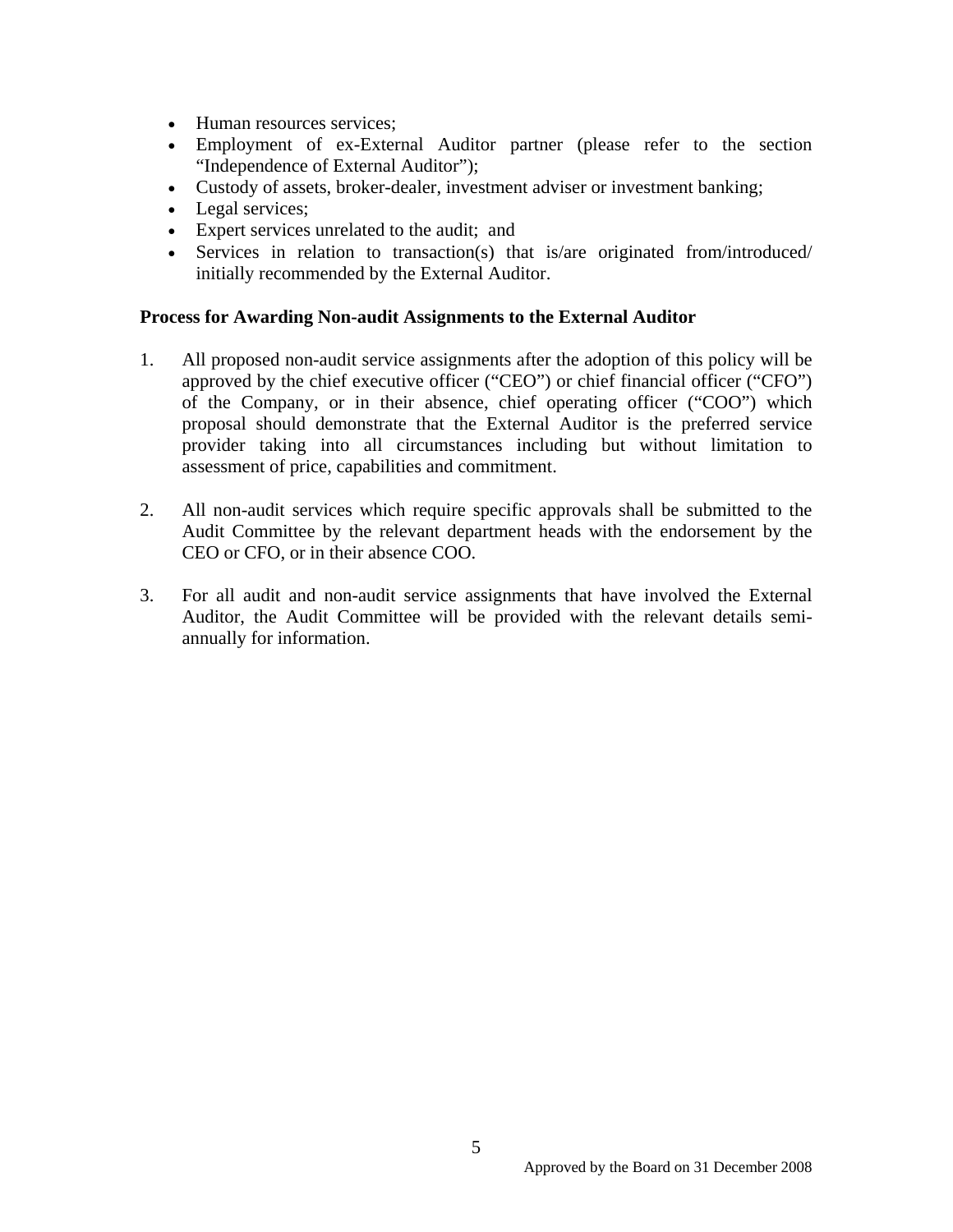|                                                                      |                                                                                                                                                                                                                                                                |                                                                                                                                                                             |                                                                                                                   |                                                                                                                                | Remarks                                                                                                                                                                      |               |                                                                                  |
|----------------------------------------------------------------------|----------------------------------------------------------------------------------------------------------------------------------------------------------------------------------------------------------------------------------------------------------------|-----------------------------------------------------------------------------------------------------------------------------------------------------------------------------|-------------------------------------------------------------------------------------------------------------------|--------------------------------------------------------------------------------------------------------------------------------|------------------------------------------------------------------------------------------------------------------------------------------------------------------------------|---------------|----------------------------------------------------------------------------------|
|                                                                      |                                                                                                                                                                                                                                                                |                                                                                                                                                                             |                                                                                                                   |                                                                                                                                | Services Fee<br>Proposed                                                                                                                                                     |               |                                                                                  |
| International Holdings Limited ("Company")                           |                                                                                                                                                                                                                                                                | having knowledge of all relevant information would reasonably conclude as part of the<br>aat is under common control, ownership or management with audit firm or any entity |                                                                                                                   |                                                                                                                                | Reasons for engaging<br>the External Auditor<br>(Note 3)                                                                                                                     | Total Amount: | Chief Executive Officer/Chief Financial Officer/Chief Operating Officer (Note 4) |
| Approval Form for Proposed Services# by External Auditor<br>of Sa Sa | Terms defined in the Policy on Provision of Audit and Non-audit Services by the External Auditor to the Company ("Policy") bear the<br>same meanings herein. All services set out herein shall be recorded and submitted to the Audit Committee semi-annually. |                                                                                                                                                                             | TABLE 1 - Services that are with <b>GENERAL PRE-APPROVAL</b> by the Audit Committee of the Company ("Pre-Approved | * Copy of the engagement letter(s)/agreement(s) and other relevant supporting documents (as the case may be) shall be attached | services and<br>estimated<br>contact person(s) of the External<br>the Pre-approved Services<br>Particulars of<br>scope,<br>such<br>duration of<br>Auditor etc)<br>(including |               | Approved by:                                                                     |
|                                                                      |                                                                                                                                                                                                                                                                | External Auditor shall include any entity the<br>that a reasonable and informed third party<br>audit firm nationally or internationally.                                    | Services")(Note 1,                                                                                                | herein whenever deem appropriate.<br># Exclude Audit Services.                                                                 | <b>Pre-approved Services</b><br>Nature of proposed<br>(Note 2)                                                                                                               |               |                                                                                  |

Schedule<sub>1</sub> Schedule 1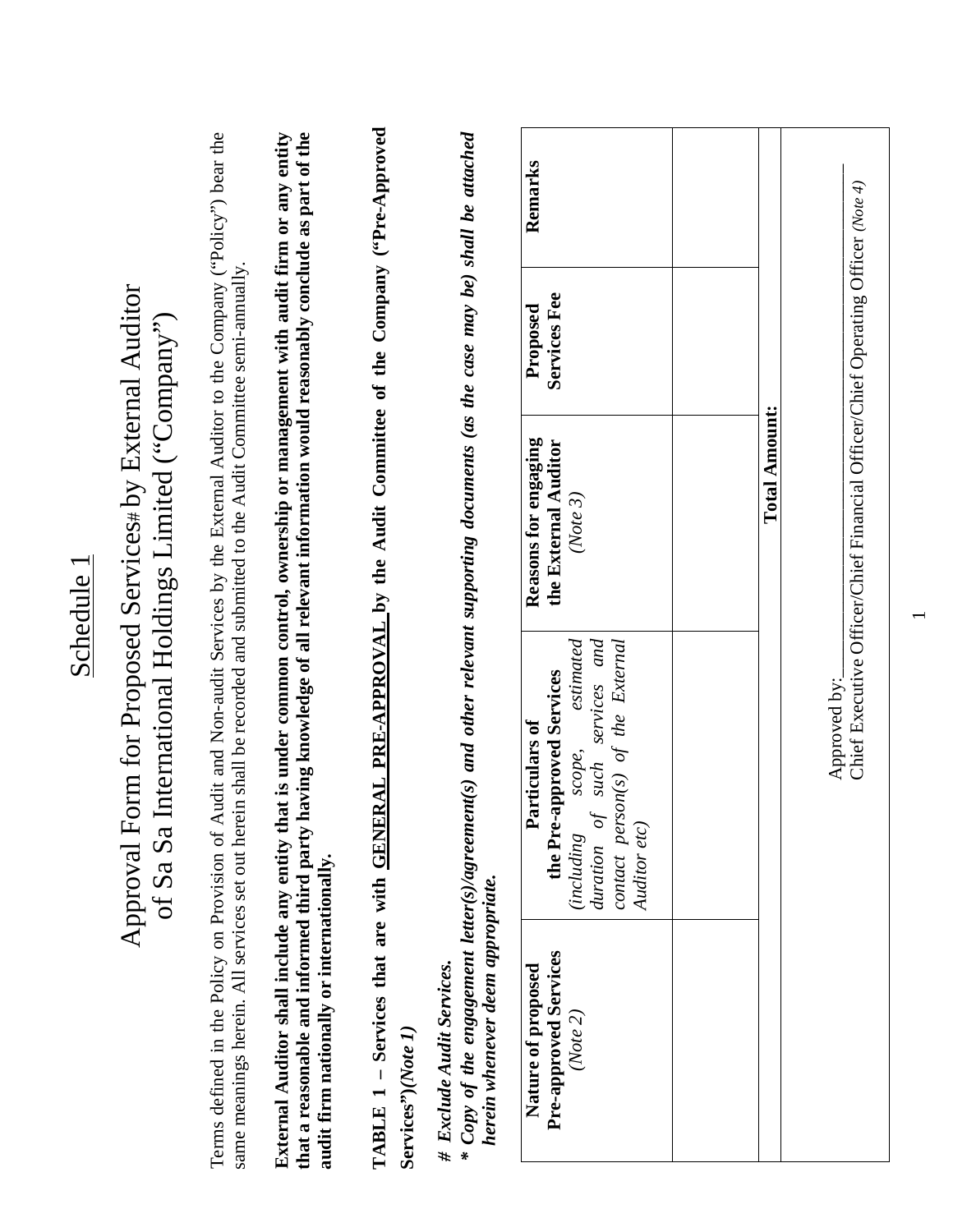**TABLE 2 – Services that require SPECIFIC APPROVAL by the Audit Committee of the Company ("Specifically Approved**  TABLE 2 - Services that require SPECIFIC APPROVAL by the Audit Committee of the Company ("Specifically Approved **Services")**  Services")

## *# Exclude Audit Services.*

# Exclude Audit Services.<br>\* Copy of the engagement letter(s)/agreement(s) and other relevant supporting documents (as the case may be) shall be attached *\* Copy of the engagement letter(s)/agreement(s) and other relevant supporting documents (as the case may be) shall be attached* herein whenever deem appropriate. *herein whenever deem appropriate.* 

| Remarks                                                                                                                                                                                           |                      |                                       |              | Chief Financial Officer/<br>Chief Executive Officer/ | (Note 5)                               |
|---------------------------------------------------------------------------------------------------------------------------------------------------------------------------------------------------|----------------------|---------------------------------------|--------------|------------------------------------------------------|----------------------------------------|
| Services Fee<br>Proposed                                                                                                                                                                          |                      | Head of [ ]Department/Region (Note 5) |              | Chief Operating Officer (Note 5)                     | Chairman, on behalf of Audit Committee |
| Reasons for engaging<br>the External Auditor<br>(Note 3)                                                                                                                                          | <b>Total Amount:</b> | Proposed by:                          | Endorsed by: |                                                      | Approved by:                           |
| Services and contact person(s) of<br>duration of Specifically Approved<br>estimated<br>Specifically Approved Services<br>Particulars of the<br>the External Auditor, etc)<br>scope,<br>(including |                      |                                       |              |                                                      |                                        |
| <b>Specifically Approved</b><br>Nature of proposed<br>Services<br>(Note 6)                                                                                                                        |                      |                                       |              |                                                      |                                        |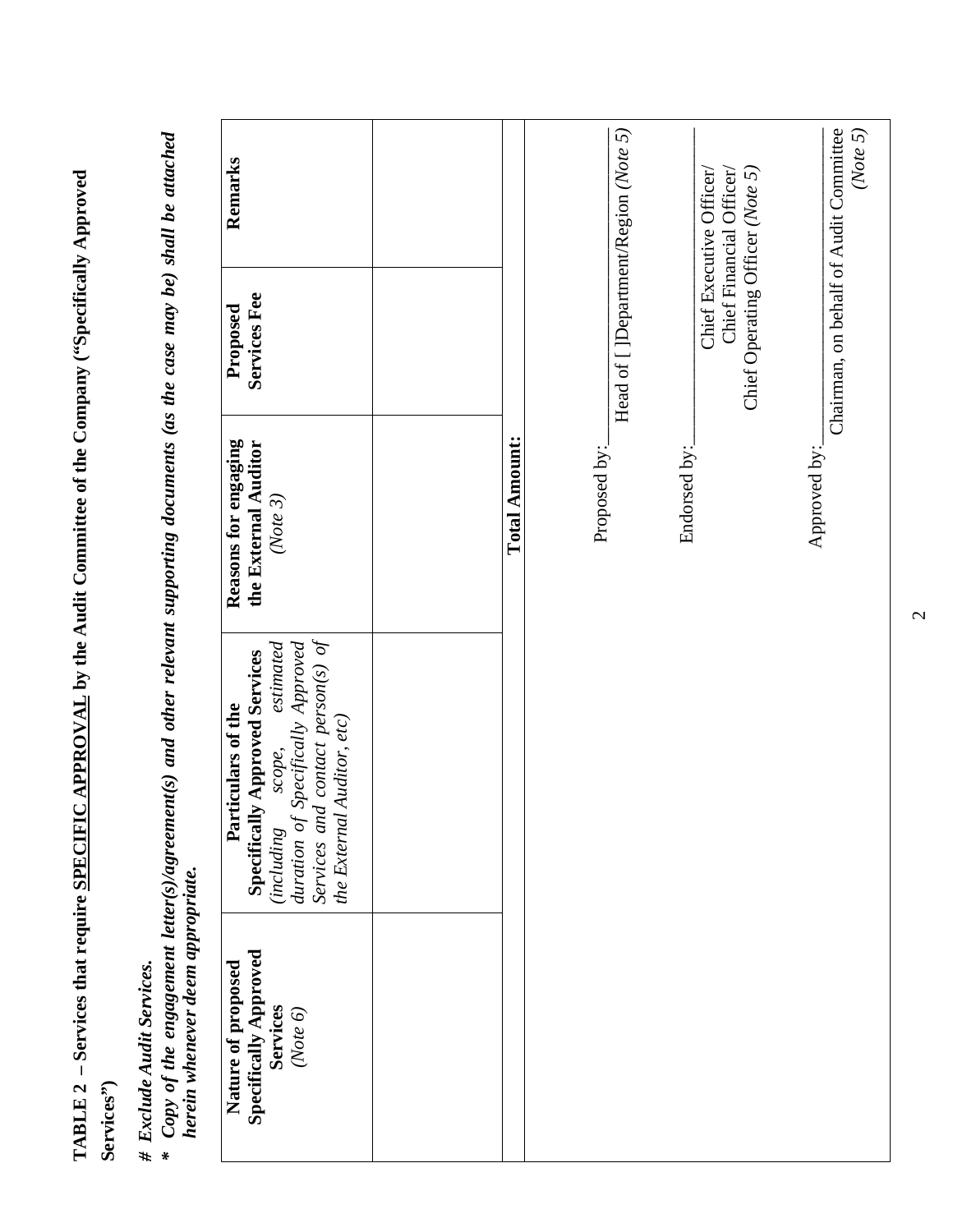| Note $1$ – Please refer to the services set out under the sections "Audit-related Services", "Tax Services" and "All Other                                 |
|------------------------------------------------------------------------------------------------------------------------------------------------------------|
| Note 2 - Please fill in the blank and select among Audit-related Services, Tax Services and All Other Services. Your attention<br>Services" in the Policy. |
| is also drawn to the services set out in the Prohibited Services in the Policy.                                                                            |
| Note 3 –Please demonstrate that the External Auditor is the preferred service provider taking into all circumstances including                             |
| but without limitation to assessment of price, capabilities and commitment.                                                                                |
| Note 4–All proposed non-audit service assignments with general pre-approval by the Audit Committee will be approved by                                     |
| the chief executive officer ("CEO") or chief financial officer ("CFO") of the Company, or in their absence, chief                                          |
| operating officer (" $COO$ ",                                                                                                                              |
| Note 5 -All non-audit services which require specific approvals shall be submitted to the Audit Committee by the relevant                                  |
| department heads with the endorsement by the CEO or CFO, or in their absence, COO.                                                                         |
| Note $6$ – Please refer to the services that require specific pre-approval set out in the Policy including those in "Audit                                 |
| Services" section.                                                                                                                                         |
|                                                                                                                                                            |
|                                                                                                                                                            |
|                                                                                                                                                            |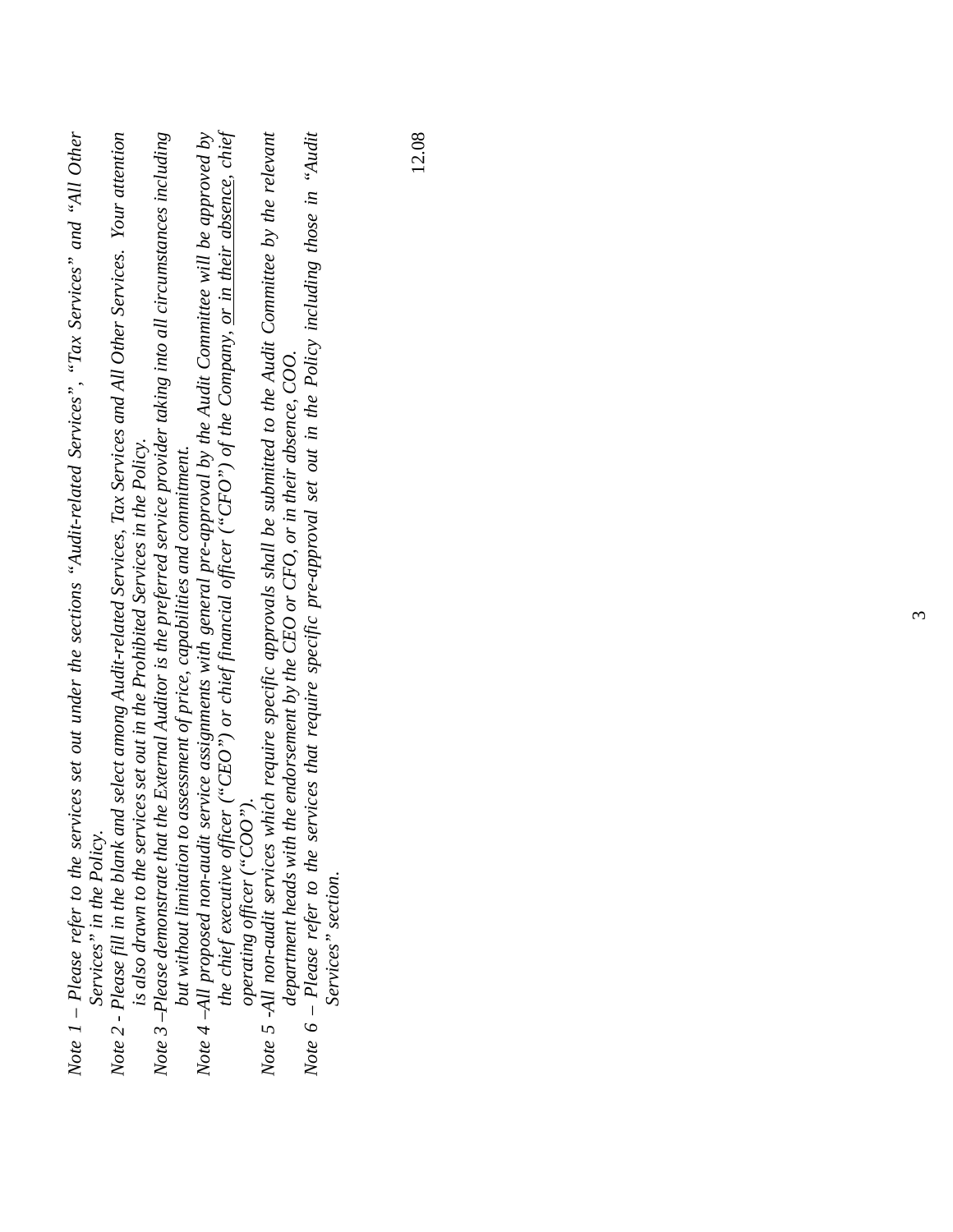### Schedule 2 Schedule 2

# Semi-Annual Summary of Audit and Non-audit Services ("Services") by External Auditor of Sa Sa International Holdings Limited ("Company") For Audit Committee Semi-Annual Summary of Audit and Non-audit Services ("Services") by External Auditor of<br>Sa Sa International Holdings Limited ("Company") For Audit Committee

Terms defined in the Policy on Provision of Audit and Non-audit Services by the External Auditor to the Company ("Policy") bear the same Terms defined in the Policy on Provision of Audit and Non-audit Services by the External Auditor to the Company ("Policy") bear the same meanings herein. meanings herein.

**External Auditor shall include any entity that is under common control, ownership or management with audit firm or any entity that a reasonable and informed third party having knowledge of all relevant information would reasonably conclude as part of the audit firm**  External Auditor shall include any entity that is under common control, ownership or management with audit firm or any entity that a reasonable and informed third party having knowledge of all relevant information would reasonably conclude as part of the audit firm nationally or internationally. **nationally or internationally.**

| Remarks<br>(Note 3)                                                              |        |
|----------------------------------------------------------------------------------|--------|
| Amount of<br>Fee already<br>paid during<br>the financial<br>period/year          |        |
| Amount of<br>Fee already<br>period/year<br>paid as at<br>the end of<br>financial |        |
| fee (''Fee'') of<br><b>Total agreed</b><br>Services                              |        |
| Duration of<br>Services<br>the                                                   | Total: |
| Particulars of the<br><b>Services</b>                                            |        |
| Scope of<br>the Services<br>(Note 2)                                             |        |
| Engaging<br>Company<br>within the<br>Group<br>Group<br>(Note 1)<br>Services      |        |

Prepared by: [Name of Department/Regional Head and Department/Region] [Name of Department/Regional Head and Department/Region] Prepared by:

=========== ========== ==========